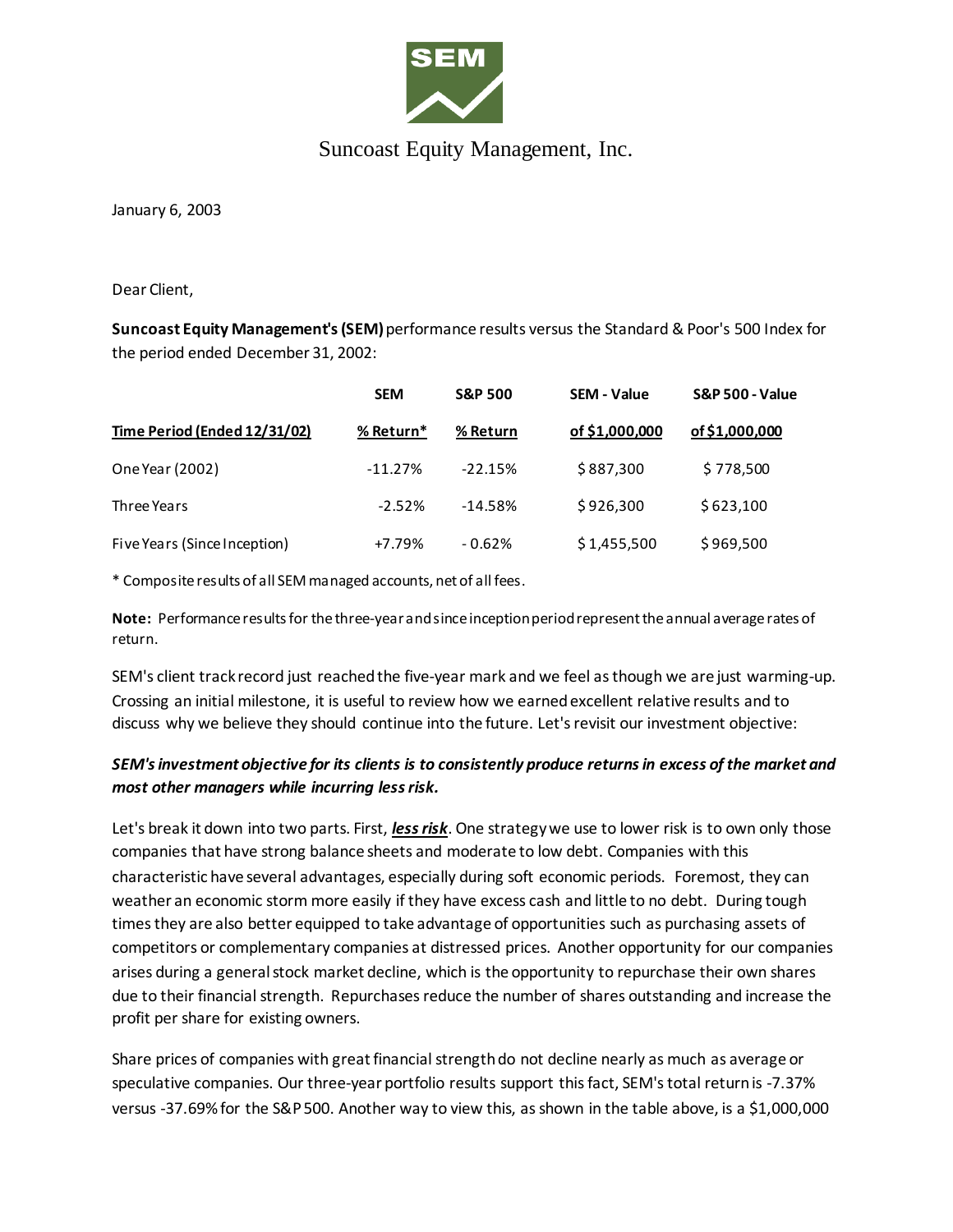investment in our portfolio declined to only \$926,300 versus \$623,100 for the S&P 500. We are not excited about the depreciation in our portfolio, but we believe that limiting losses during very difficult periods is a valuable service.

## Part two is *earning investment returns above the results of the market and most other money*

*managers.* We have discussed in the past that our greatest advantage is from our understanding that when you invest in a stock, you have in reality, bought into the opportunity to share in the profits of that business for as long as you own your shares. Our observation is that institutional money managers and individuals alike spend most of their time trying to predict the daily, weekly, or next months' stock prices with no consideration towards the benefits of long-termownership. Investment professionals buy and sell hundreds of stocks each year resulting in very high portfolio turnover rates that are on average in excess of 100% compared to SEM's turnover of 17.6% in 2002. We are not experts at analyzing why this is the activity that most investors embrace, but we can only surmise it has to do with human nature and the results have been mediocre at best.

Earning a portfolio return in excess of the market over time begins with understanding the definition of an above average company. We have been told or read that the stock market has earned on average about 10% over the long run. Though explanations are scarce, SEM believes the catalyst for this level of return is that the average business in the United States earns about 10% return on capital, so the stock market advances over long periods of time in lock-step with what businesses earn. What is return on capital and why is it 10%? Return on capital is the net profits in a single year divided into the capital employed by a business to earn those profits. Capital can be contributed by owners or borrowed from a bank. For example, three partners putting in \$1 million each to start a business and also borrowing \$1 million from a bank has total capital of \$4 million. If we had started such a business with \$4 million in capital and it earned each year \$400,000 (10%) it would represent the profile of an average business in the U.S.

For the most part, two factors explain why the average business in the U.S. earns a 10% returnon capital. First, some businesses require significantly more capital to produce their product or service. For example, starting, operating and maintaining an airline company is capital intensive due to the need for large equipment purchases versus the more limited capital it takes to purchase the machinery to manufacture the syrup Coca-Cola makes for their product. Second, competition in the United States causes inordinate returns in a business to be competed down to an industry/market average. Free enterprise in the U.S. allows any person to attempt to compete against another successful enterprise. For example; Caribou Coffee tries to compete against Starbucks, whereby, over time the potential for Starbucks to consistently earn greater profits on the capital invested in their stores gets reduced through market share attacks by Caribou which reduce Starbucks' returns through price competition, better service, superior product, etc.

Without digging too deeply into other factors that influence return on capital, it is important to understand that some businesses have demonstrated an ability to earn above average returns on total capital over long periods and those businesses have been the big winners for investors over the long run. **SEM's Disciplined Investment System (SEM-DIS)**focuses on the qualitative analysis and selection of